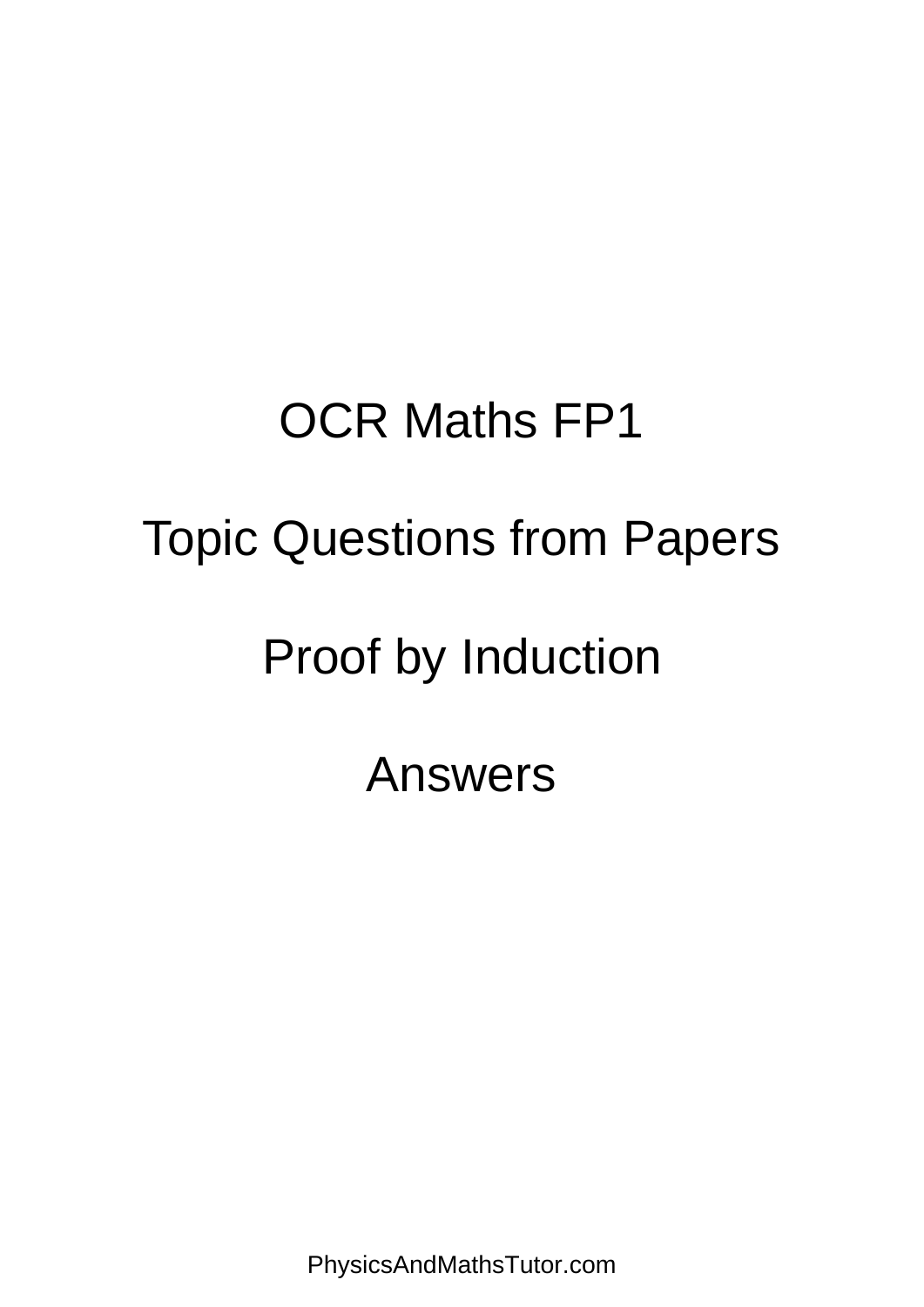t **CD** ) *PhysicsAndMathsTutor.com*Attempt to find **DC** (no

1 (iv)  
\n
$$
\mathbf{M}^{k} = \begin{pmatrix} 2^{k} 3(2^{k} - 1) \\ 0 & 1 \end{pmatrix}
$$
\n
$$
\mathbf{M}^{t} = \begin{pmatrix} 2^{k} 3(2^{k} - 1) \\ 0 & 1 \end{pmatrix}
$$
\n
$$
\mathbf{M}^{t} = \begin{pmatrix} 2^{k+1} 3(2^{k+1} - 1) \\ 0 & 1 \end{pmatrix}
$$
\n
$$
\mathbf{M}^{t} = \begin{pmatrix} 2^{k+1} 3(2^{k+1} - 1) \\ 0 & 1 \end{pmatrix}
$$
\n
$$
\mathbf{M}^{t} = \begin{pmatrix} 2^{k+1} - 1 \\ 4 & 1 \\ 4 & 1 \end{pmatrix}
$$
\n
$$
\mathbf{M}^{t} = \begin{pmatrix} 2^{k+1} - 1 \\ 4 & 1 \\ 4 & 1 \end{pmatrix}
$$
\n
$$
\mathbf{M}^{t} = \begin{pmatrix} 2^{k+1} - 1 \\ 4 & 1 \\ 4 & 1 \end{pmatrix}
$$
\n
$$
\mathbf{M}^{t} = \begin{pmatrix} 2^{k+1} - 1 \\ 4 & 1 \\ 4 & 1 \end{pmatrix}
$$
\n
$$
\mathbf{M}^{t} = \begin{pmatrix} 2^{k+1} - 1 \\ 4 & 1 \\ 4 & 1 \end{pmatrix}
$$
\n
$$
\mathbf{M}^{t} = \begin{pmatrix} 2^{k+1} - 1 \\ 4 & 1 \\ 4 & 1 \end{pmatrix}
$$
\n
$$
\mathbf{M}^{t} = \begin{pmatrix} 2^{k+1} - 1 \\ 4 & 1 \\ 4 & 1 \end{pmatrix}
$$
\n
$$
\mathbf{M}^{t} = \begin{pmatrix} 2^{k+1} - 1 \\ 4 & 1 \\ 4 & 1 \end{pmatrix}
$$
\n
$$
\mathbf{M}^{t} = \begin{pmatrix} 2^{k+1} - 1 \\ 4 & 1 \\ 4 & 1 \end{pmatrix}
$$
\n
$$
\mathbf{M}^{t} = \begin{pmatrix} 2^{k+1} - 1 \\ 4 & 1 \\ 4 & 1 \end{pmatrix}
$$
\n
$$
\mathbf{M}^{t} = \begin{pmatrix}
$$

*(Q9, June 2005)*

| $\overline{2}$ | $1^2 = \frac{1}{2} \times 1 \times 2 \times 3$<br>$\frac{1}{2} n(n + 1)(2n + 1) + (n + 1)^2$ | B1<br>M1                                            |        | Show result true for $n = 1$ or 2<br>Add next term to given sum formula, any letter OK                                                           |
|----------------|----------------------------------------------------------------------------------------------|-----------------------------------------------------|--------|--------------------------------------------------------------------------------------------------------------------------------------------------|
|                | $\frac{1}{6}(n+1)(n+2){2(n+1)+1}$                                                            | DM <sub>1</sub><br>A <sub>1</sub><br>A <sub>1</sub> | 5<br>5 | Attempt to factorise or expand and simplify<br>Correct expression obtained<br>Specific statement of induction conclusion, with no<br>errors seen |

**54**

*(Q2, Jan 2006)*

| 3 | (i)                                                                                                       | M1                                                 |                                       | Attempt at matrix multiplication                                                                                                                                                          |
|---|-----------------------------------------------------------------------------------------------------------|----------------------------------------------------|---------------------------------------|-------------------------------------------------------------------------------------------------------------------------------------------------------------------------------------------|
|   | $A^2 = \begin{pmatrix} 4 & 0 \\ 0 & 1 \end{pmatrix}$ $A^3 = \begin{pmatrix} 8 & 0 \\ 0 & 1 \end{pmatrix}$ | A1<br>A <sub>1</sub>                               | $\overline{3}$                        | Correct $A^2$<br>Correct $A^3$                                                                                                                                                            |
|   | (ii) $A^n = \begin{pmatrix} 2^n & 0 \\ 0 & 1 \end{pmatrix}$<br>(iii)                                      | B1<br>B1<br>M1<br>A <sub>1</sub><br>A <sub>1</sub> | 1<br>$\overline{4}$<br>$\overline{8}$ | Sensible conjecture made<br>State that conjecture is true for $n = 1$ or 2<br>Attempt to multiply $A^n$ and A or vice versa<br>Obtain correct matrix<br>Statement of induction conclusion |

 $\sim$ rect expansion process shown process shown process shown process shown process shown process shown process shown process shown process shown process shown process shown process shown process shown process shown process *(Q7, June 2006)*

*x* 

 $\overline{\phantom{0}}$ 

 $\tau$ 

*PMT*

 $\mathbf{1}_{\{1,2,3\}}$  or  $\mathbf{1}_{\{1,3,4\}}$  or  $\mathbf{1}_{\{1,3,4\}}$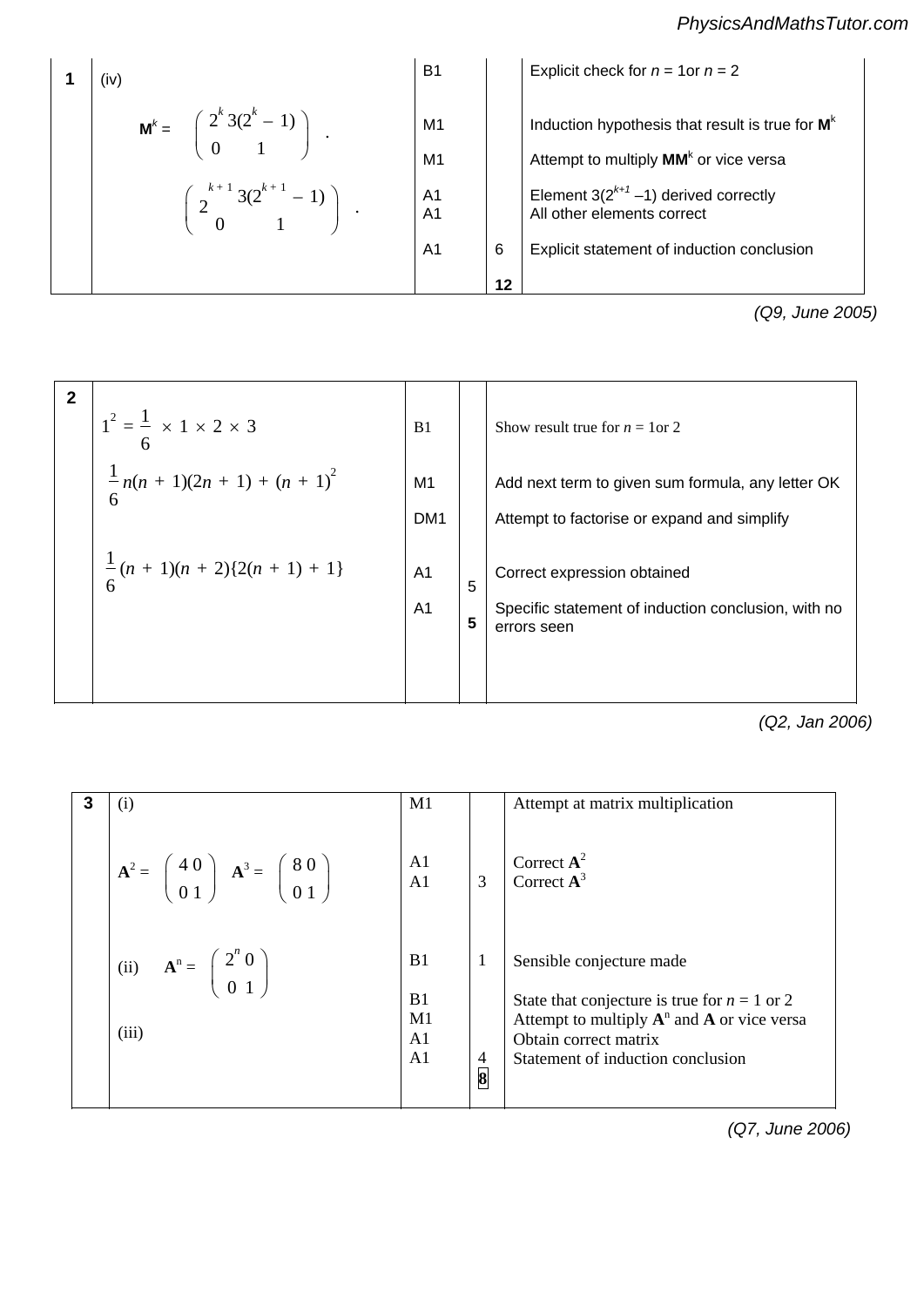|     | 4 | (i)                      | B1             |   | Correct expression for $u_{n+1}$                      |
|-----|---|--------------------------|----------------|---|-------------------------------------------------------|
|     |   |                          | M1             |   | Attempt to expand and simplify                        |
|     |   | $u_{n+1} - u_n = 2n + 4$ | A1             | 3 | Obtain given answer correctly                         |
| PMT |   | (ii)                     | B1             |   | State $u_1 = 4$ ( or $u_2 = 10$ ) and is              |
|     |   |                          | M1             |   | divisible by 2<br>State induction hypothesis true for |
| PMT |   |                          | M1             |   | $u_n$                                                 |
|     |   |                          | A <sub>1</sub> |   | Attempt to use result in (ii)                         |
|     |   |                          | A <sub>1</sub> | 5 | Correct conclusion reached for $u_{n+1}$              |
|     |   |                          |                | 8 | Clear, explicit statement of induction<br>conclusion  |
|     |   |                          |                |   | (001112007)                                           |

*(Q6, Jan 2007)*

 $\pm$ 

| 5 | $(1^3 = )\frac{1}{4} \times 1^2 \times 2^2$                      | B1                                         | Show result true for $n = 1$                                                                                                                                      |
|---|------------------------------------------------------------------|--------------------------------------------|-------------------------------------------------------------------------------------------------------------------------------------------------------------------|
|   | $\frac{1}{4}n^2(n+1)^2 + (n+1)^3$<br>$\frac{1}{4}(n+1)^2(n+2)^2$ | M1<br>$M1$ (indep)<br>A1<br>A <sub>1</sub> | Add next term to given sum formula<br>Attempt to factorise and simplify<br>Correct expression obtained convincingly<br>Specific statement of induction conclusion |
|   |                                                                  |                                            |                                                                                                                                                                   |

equation, or any multiple. Consider the sum of three separate terms *(Q2, June 2007)* Premultiply column by **A**-1, no other method  $Q\mathbf{z}$ , sur

| $\left(1\right)$<br>6              | M1                   |              | Obtain next terms                                                              |
|------------------------------------|----------------------|--------------|--------------------------------------------------------------------------------|
| $u_2 = 4$ , $u_3 = 9$ , $u_4 = 16$ | A <sub>1</sub>       | 2            | All terms correct                                                              |
| (ii) $u_n = n^2$                   | B <sub>1</sub>       | $\mathbf{I}$ | Sensible conjecture made                                                       |
| (iii)                              | B <sub>1</sub><br>M1 |              | State that conjecture is true for $n = 1$ or 2<br>Find $u_{n+1}$ in terms of n |
|                                    | A <sub>1</sub>       |              | Obtain $(n+1)^2$                                                               |
|                                    | A <sub>1</sub>       | 4            | Statement of Induction conclusion                                              |
|                                    |                      | 7            |                                                                                |

Divide by the determinant or solve 2nd pair to *(Q8, Jan 2008)*

 $\alpha$   $\beta$  $\alpha$   $\beta$   $\alpha\beta$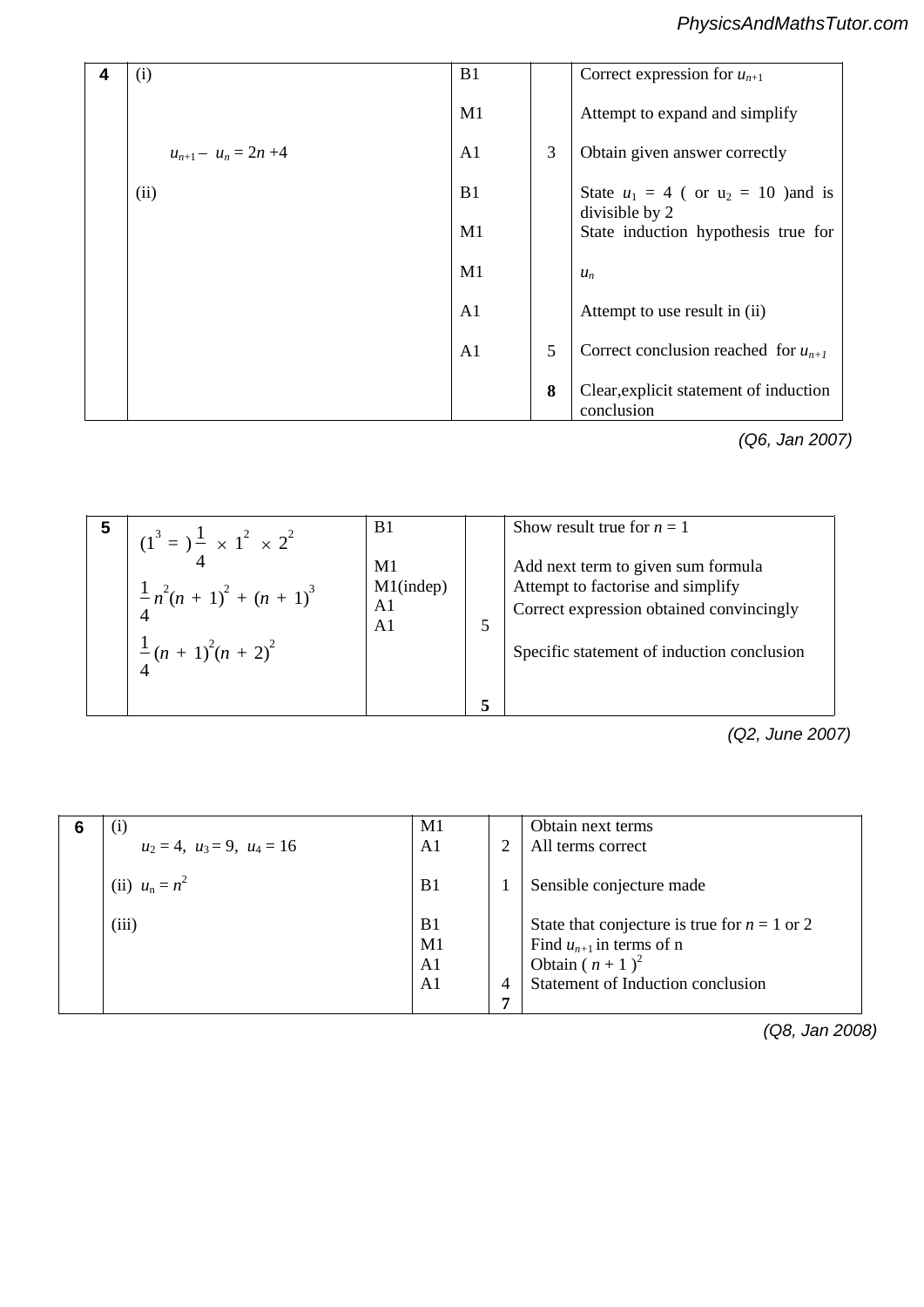|     | Establish result is true, for $n = 1$ (or 2 or 3)<br><b>B1</b> |
|-----|----------------------------------------------------------------|
|     | Attempt to multiply $A$ and $A^n$ , or vice versa<br>M1        |
|     | Correct process for matrix multiplication<br>M1                |
|     | Obtain $3^{n+1}$ , 0 and 1<br>A1                               |
|     | Obtain $\frac{1}{2}(3^{n+1} - 1)$<br>A1                        |
|     | Statement of Induction conclusion, only<br>A1                  |
|     | if 5 marks earned, but may be in body of                       |
|     | working                                                        |
| VПT | 6                                                              |
|     | (Q4, June 2008)                                                |

| (i) $13^n + 6^{n-1} + 13^{n+1} + 6^n$ | B <sub>1</sub> | Correct expression seen                      |
|---------------------------------------|----------------|----------------------------------------------|
|                                       | M1             | Attempt to factorise both terms in (i)       |
| (ii)                                  | A1             | Obtain correct expression                    |
|                                       | B1             | Check that result is true for $n = 1$ (or 2) |
|                                       | B <sub>1</sub> | Recognise that (i) is divisible by 7         |
|                                       | B <sub>1</sub> | Deduce that $u_{n+1}$ is divisible by 7      |
|                                       | B1             | Clear statement of Induction conclusion      |
|                                       |                |                                              |

 $\mathcal{L}$ *(Q7, Jan 2009)* 

|   |                                                                                        |                  |    | $\alpha$                                   |
|---|----------------------------------------------------------------------------------------|------------------|----|--------------------------------------------|
| 9 | $\mathbf{i}$                                                                           | M1               |    | Attempt to find next 2 terms               |
|   | $u_2 = 7$ $u_3 = 19$                                                                   | A <sub>1</sub>   |    | Obtain correct answers                     |
|   |                                                                                        | A <sub>1</sub>   | 3  | Show given result correctly                |
|   | (ii)                                                                                   | M1               |    | Expression involving a power of 3          |
|   | $\alpha^n \overline{\beta} 2(3^{n-1}) + 1 \over \alpha \beta \overline{\beta}$ $\beta$ | A <sub>1</sub>   | 2  | Obtain correct answer                      |
|   | (iii)                                                                                  | B <sub>1ft</sub> |    | Verify result true when $n = 1$ or $n = 2$ |
|   |                                                                                        | M1               |    | Expression for $u_{n+1}$ using recurrence  |
|   | $u_{n+1} = 3(2(3^{n-1})+1) - 2$                                                        |                  |    | relation                                   |
|   |                                                                                        | A <sub>1</sub>   |    | Correct unsimplified answer                |
|   | $u_{n+1} = 2(3^n) + 1$                                                                 | A <sub>1</sub>   |    | Correct answer in correct form             |
|   |                                                                                        | B1               |    | Statement of induction conclusion          |
|   |                                                                                        |                  | 5  |                                            |
|   |                                                                                        |                  | 10 |                                            |

Express terms as differences using (i) *(Q10, June 2009)*  $\mathbf{Q}$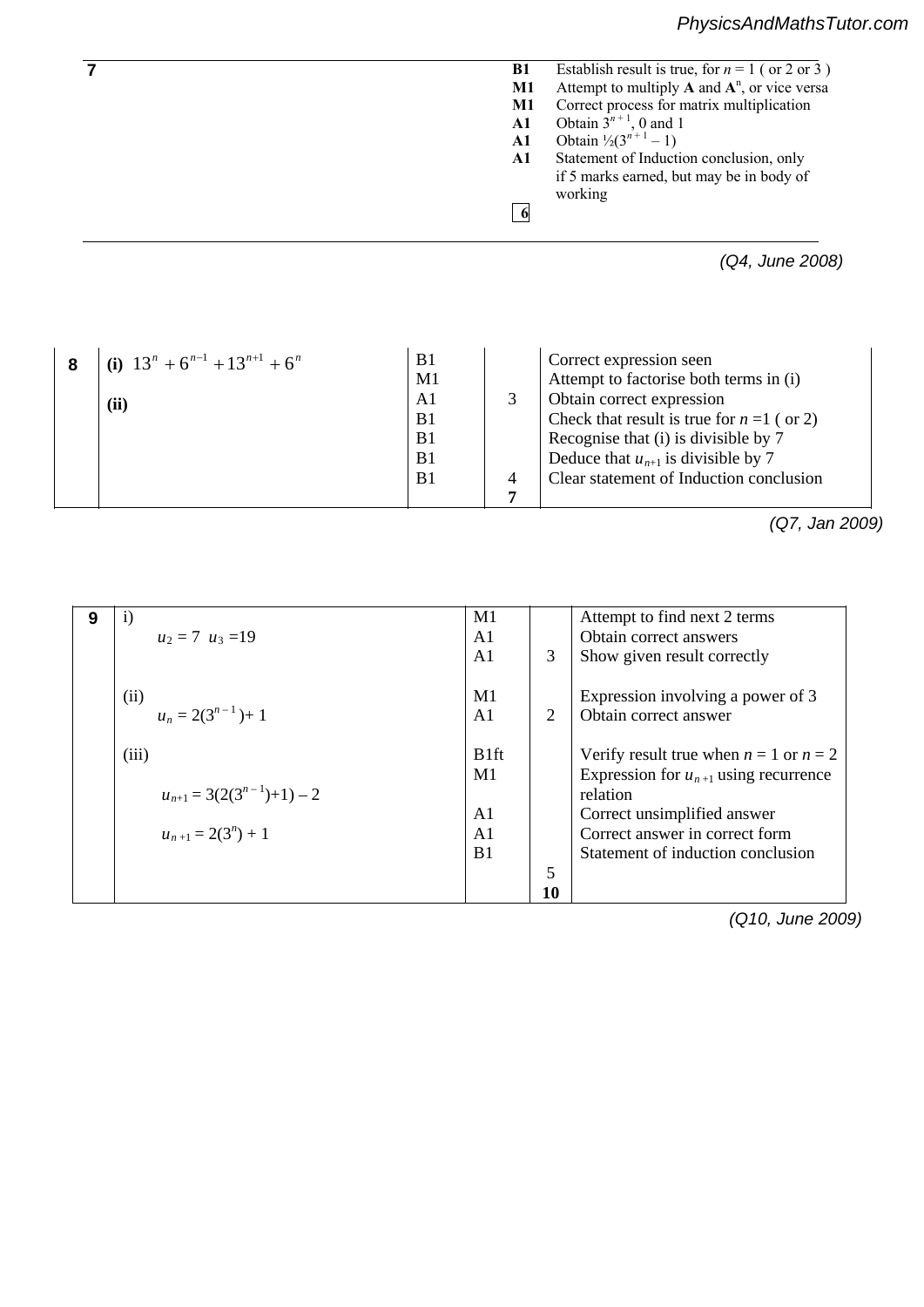| × |  |
|---|--|
|---|--|

)12)(12( <sup>3</sup> <sup>1</sup> <sup>−</sup> *nnn* <sup>+</sup>

|                                                                                                                             | Correct $M^2$ seen<br>B1                                                                                                                                                                                                                                                                                      |
|-----------------------------------------------------------------------------------------------------------------------------|---------------------------------------------------------------------------------------------------------------------------------------------------------------------------------------------------------------------------------------------------------------------------------------------------------------|
| $\mathbf{M}^2 = \begin{pmatrix} 1 & 4 \\ 0 & 1 \end{pmatrix}$ $\mathbf{M}^3 = \begin{pmatrix} 1 & 6 \\ 0 & 1 \end{pmatrix}$ | Convincing attempt at matrix<br>M1                                                                                                                                                                                                                                                                            |
| -------------------------                                                                                                   | multiplication for $M^3$<br>Obtain correct answer<br>A1<br>3 <sup>1</sup>                                                                                                                                                                                                                                     |
| (ii) $\mathbf{M}^n = \begin{pmatrix} 1 & 2n \\ 0 & 1 \end{pmatrix}$                                                         | State correct form, consistent with (i)<br>B1ft 1                                                                                                                                                                                                                                                             |
| (iii)                                                                                                                       | Correct attempt to multiply <b>M</b> & $M^k$<br>M1<br>or v.v.<br>Obtain element $2(k+1)$<br>A1<br>A1<br>Clear statement of induction step, from<br>correct working<br>Clear statement of induction conclusion,<br>B1<br>$\overline{\mathbf{4}}$                                                               |
|                                                                                                                             | following their working<br>(Q10, Jan 2010)                                                                                                                                                                                                                                                                    |
| 11                                                                                                                          | Establish result true for $n = 1$ or $n = 2$<br>B1<br>M1<br>Add next term to given sum formula<br>Attempt to factorise or expand and<br>M1<br>simplify to correct expression<br>Correct expression obtained<br>A1<br>Specific statement of induction<br>A1<br>5<br>conclusion<br>5                            |
|                                                                                                                             | (Q1, June 2010)                                                                                                                                                                                                                                                                                               |
| 12                                                                                                                          | $B1*$<br>Establish result true for $n = 1$ or 2<br>$M1*$<br>Use given result in recurrence relation in a<br>relevant way<br>$A1*$<br>Obtain $2^n + 1$ correctly<br>Specific statement of induction conclusion<br>depA14<br>$\overline{\mathbf{4}}$                                                            |
|                                                                                                                             | (Q3, Jan 2011)                                                                                                                                                                                                                                                                                                |
| 13                                                                                                                          | B1<br>Establish result true for $n = 1$ or 2<br>$M1*$<br>Add next term to given sum formula<br>Combine with correct denominator<br>DM1<br>A1<br>Obtain correct expression convincingly<br>A1<br>Specific statement of induction conclusion,<br>5<br>provided 1 <sup>st</sup> 4 marks earned<br>$\overline{5}$ |

A1 **6**

*a* = 4 *b* = – 4 A1 A1 Obtain correct answers